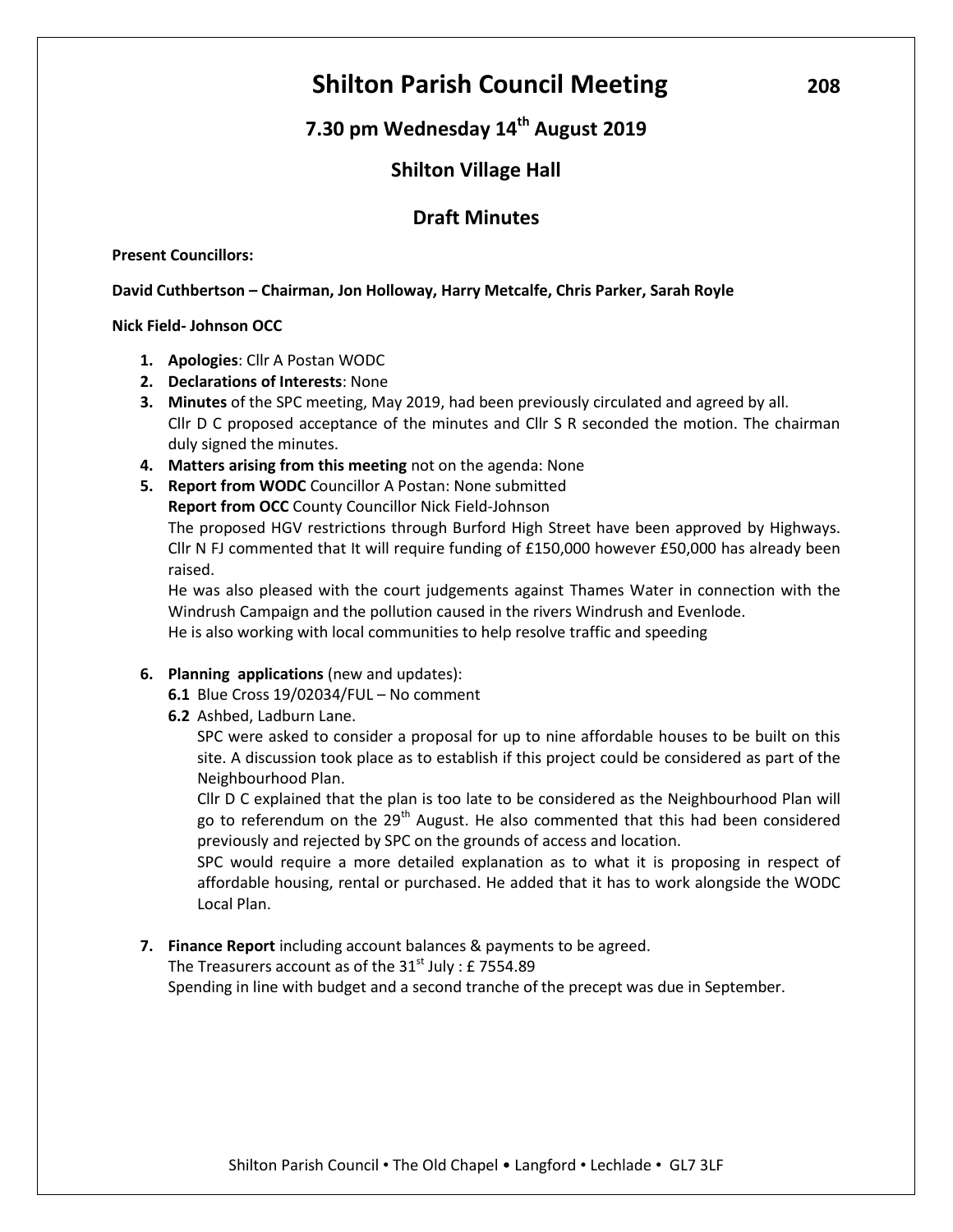#### **8. Neighbourhood Plan update**:

#### **8.1 Referendum**

Cllr D C informed the floor that the Shilton Neighbourhood Plan would now go to referendum on the  $28<sup>th</sup>$  August. He recommended that residents should vote acceptance as it would give some assurance and protection over future developers and their proposals to protect views and glimpses.

The subject of glimpse view, through the gate of Fairfield Cottage to the valley, was discussed and the owner stated this now could not be seen as the neighbouring property had erected a high wall on the inside of the property which prevented this view.

He asked whether this could be removed from the Neighbourhood Plan.

Cllr D C stated that unfortunately consultation on the plan was over and the amendment could not be made.

### **8.2 Affordable housing**:

Cllr D C reported that he had met with Debbie Wyatt, new in post at WODC, who is responsible for strategic developments within the District. Her main role is to champion affordable housing. She was disappointed that the SPC Neighbourhood Plan was rejected by WODC and suggested that other options could be available to SPC i.e. Affordable Housing Scheme and Rural Exception sites. Cllr Peter Handley from the floor asked for confirmation that there was no housing allocated within the NP. Cllr DC confirmed. He pointed out that Policies OS2 and H2 in the Local Plan restricted any development within the village.

### **9. Neighbourhood Watch update**

Cllr S R said there was nothing additional to report

# **10. Traffic signage update in the Parish**.

Cllr J H reported that the recent consultation concerning proposed speed limits on Hen n Chick Lane (proposed at 40MPH) had been challenged by SPC who asked for it to be reconsidered. This will go to consultation again in September to reduce further to 30 MPH.

Cllr J H had organised for "Twenty is Plenty signs to be printed and positioned around the village. He is optimistic this will help focus driver's minds towards speed in the meantime. A meeting is to take place with Cllr A P and J H highways concerning speed issues at the dip.

#### **11. Parish maintenance update**

# **11.1 Increased litter around the village**

There had been complaints of increased litter around the village and surrounding areas. Cllr D C asked all to do their best to help to reduce this by being vigilant.

Dog fouling was also proving a nuisance and it was agreed to re-look at dog signs within the village.

Cllr J H said the annual litter pick had been set for Feb  $29<sup>th</sup>$  2020.

# **11.2 Wild life verges**

A discussion took place concerning a request to transform part of a grass verge on Ladburn Lane into a wild flower zone.

SPC considered this request and decided it was not appropriate as the verge sits in the middle of adjoining verges.

Cllr H M commented that after the first year, they can be difficult to maintain.

Cllr D C proposed not to go ahead and Cllr S R seconded the motion.